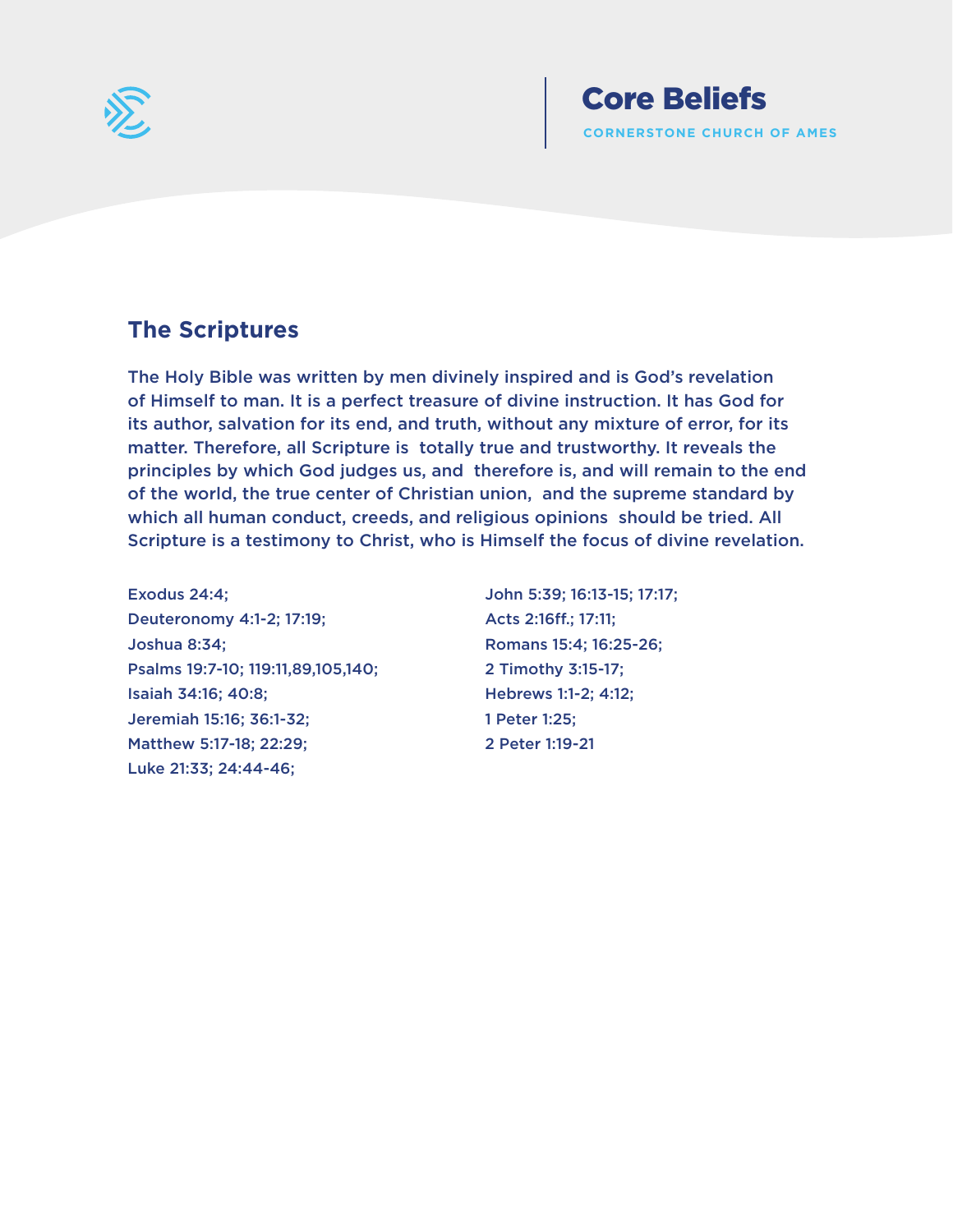

### **God**

There is one and only one living and true God. He is an intelligent, spiritual, and personal Being, the Creator, Redeemer, Preserver, and Ruler of the universe. God is infinite in holiness and all other perfections. God is all-powerful and all knowing; and His perfect knowledge extends to all things, past, present, and future, including the future decisions of His creatures. To Him we owe the highest love, reverence, and obedience. The eternal triune God reveals Himself to us as Father, Son, and Holy Spirit, with distinct personal attributes, but without division of nature, essence, or being.

### **GOD THE FATHER**

God as Father reigns with providential care over His universe, His creatures, and the flow of the stream of human history according to the purposes of His grace. He is all powerful, all knowing, all loving, and all wise. God is Father in truth to those who become children of God through faith in Jesus Christ. He is fatherly in His attitude toward all people.

- Genesis 1:1; 2:7; Exodus 3:14; 6:2-3; 15:11ff.; 20:1ff.; Leviticus 22:2; Deuteronomy 6:4; 32:6; 1 Chronicles 29:10; Psalm 19:1-3; Isaiah 43:3,15; 64:8; Jeremiah 10:10; 17:13; Matthew 6:9ff.; 7:11; 23:9; 28:19; Mark 1:9-11; John 4:24; 5:26; 14:6-13; 17:1-8;
- Acts 1:7; Romans 8:14-15; 1 Corinthians 8:6; Galatians 4:6; Ephesians 4:6; Colossians 1:15; 1 Timothy 1:17; Hebrews 11:6; 12:9; 1 Peter 1:17; 1 John 5:7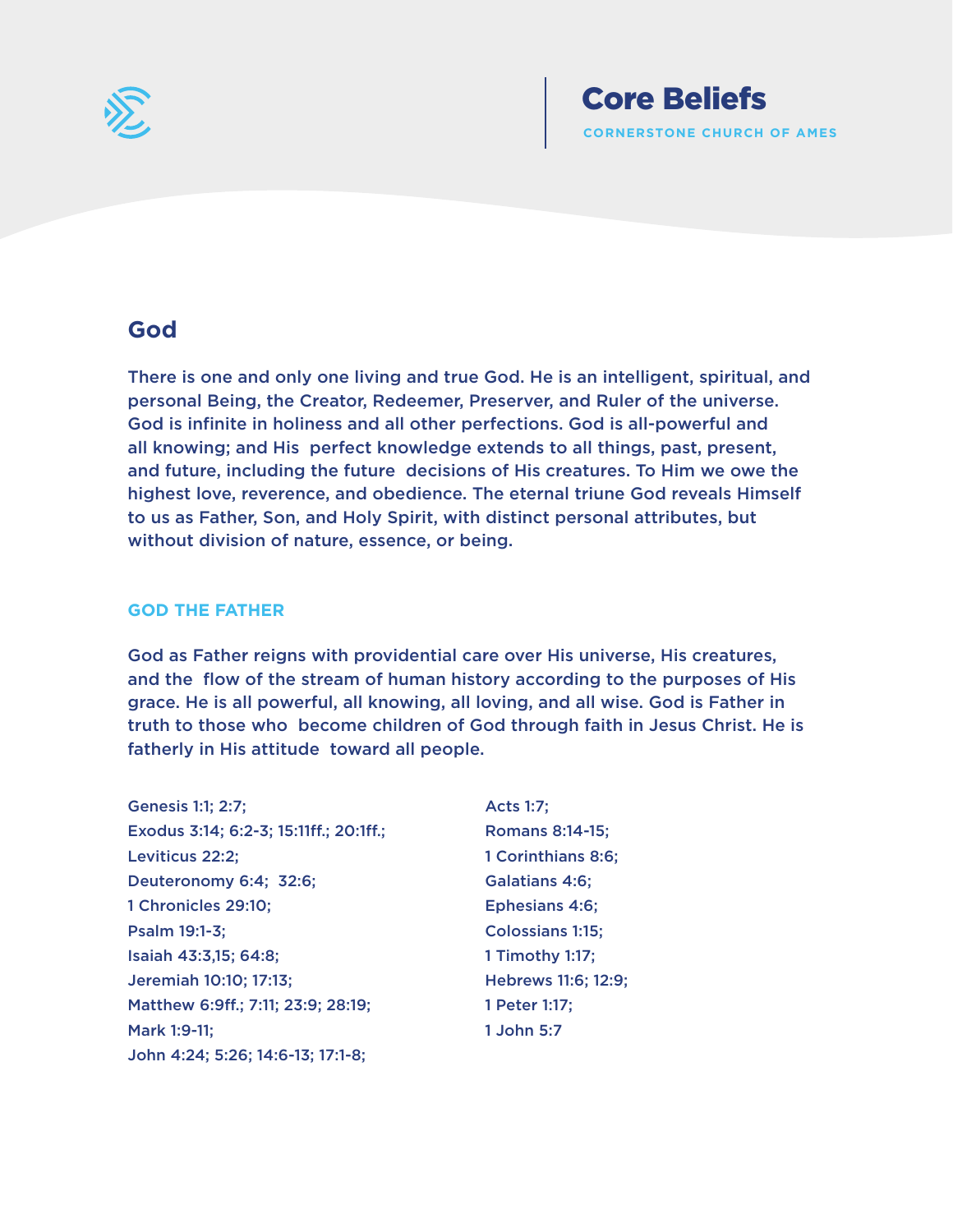

#### **GOD THE SON**

Christ is the eternal Son of God. In His incarnation as Jesus Christ He was conceived of the Holy Spirit and born of the virgin, Mary. Jesus perfectly revealed and did the will of God, taking upon Himself human nature with its demands and necessities and identifying Himself completely with mankind yet without sin. He honored the divine law by His personal obedience, and in His substitutionary death on the cross He made provision for the redemption of men from sin. He was raised from the dead with a glorified body and appeared to His disciples as the person who was with them before His crucifixion. He ascended into heaven and is now exalted at the right hand of God where He is the One Mediator, fully God, fully man, in whose Person is effected the reconciliation between God and man. He will return in power and glory to judge the world and to consummate His redemptive mission. He now dwells in all believers as the living and ever-present Lord.

Genesis 18:1ff.; Psalms 2:7ff.; 110:1ff.; Isaiah 7:14; 53; Matthew 1:18-23; 3:17; 8:29; 11:27; 14:33; 16:16,27; 17:5; 27; 28:1-6,19; Mark 1:1; 3:11; Luke 1:35; 4:41; 22:70; 24:46; John 1:1-18,29; 10:30,38; 11:25-27; 12:44-50; 14:7-11; 16:15-16,28; 17:1-5, 21- 22; 20:1-20,28; Acts 1:9; 2:22-24; 7:55-56; 9:4-5,20; Romans 1:3-4; 3:23-26; 5:6-21; 8:1-3,34; 10:4; 1 Corinthians 1:30; 2:2; 8:6; 15:1-8,24-28; 2 Corinthians 5:19-21; 8:9;

Galatians 4:4-5; Ephesians 1:20; 3:11; 4:7-10; Philippians 2:5-11; Colossians 1:13-22; 2:9; 1 Thessalonians 4:14-18; 1 Timothy 2:5-6; 3:16; Titus 2:13-14; Hebrews 1:1-3; 4:14- 15; 7:14-28; 9:12-15,24-28; 12:2; 13:8; 1 Peter 2:21-25; 3:22; 1 John 1:7-9; 3:2; 4:14- 15; 5:9; 2 John 7-9; Revelation 1:13-16; 5:9-14; 12:10-11; 13:8; 19:16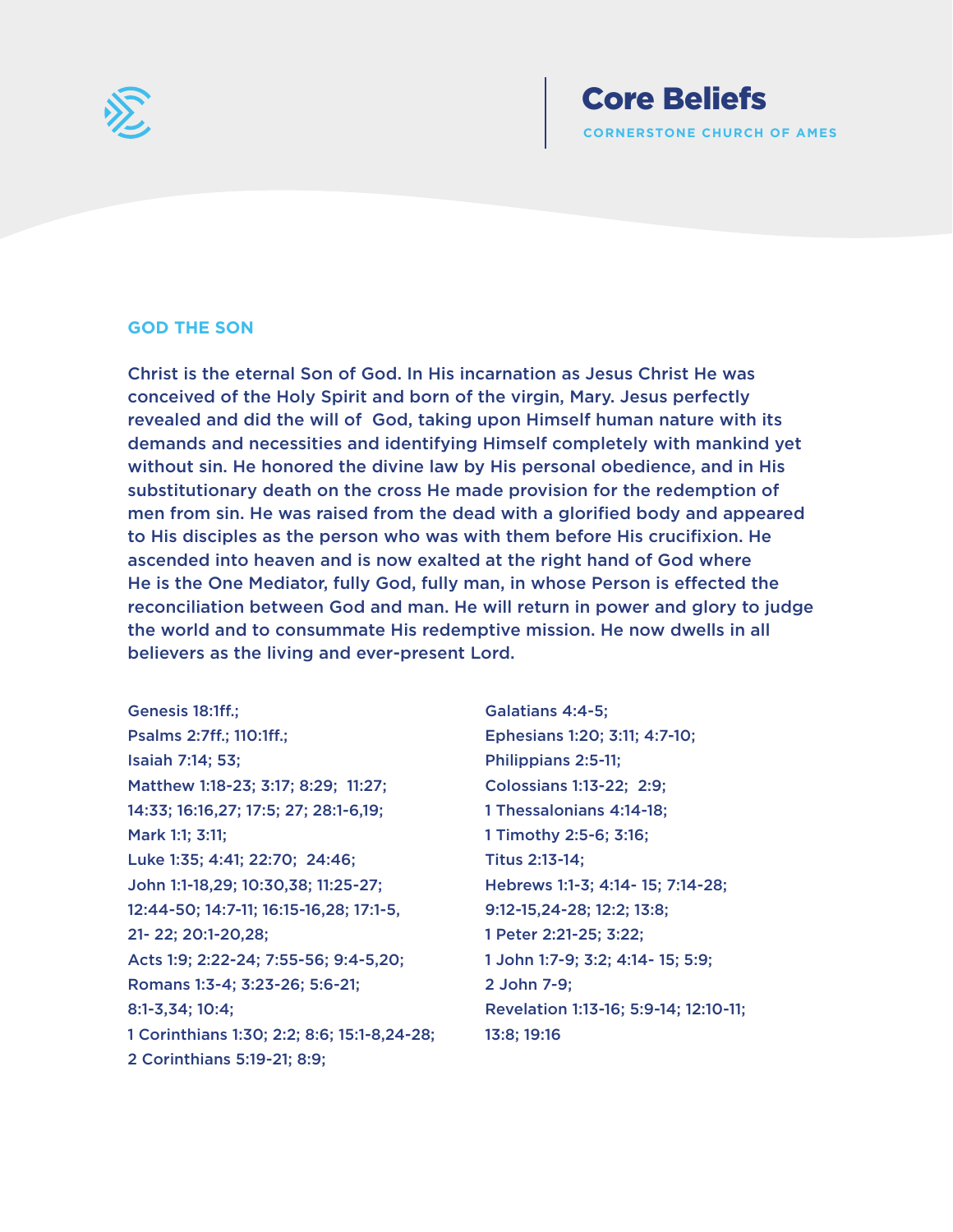

#### **GOD THE HOLY SPIRIT**

The Holy Spirit is the Spirit of God, fully divine. He inspired holy men of old to write the Scriptures. Through illumination He enables people to understand truth. He exalts Christ. He convicts people of sin, of righteousness, and of judgment. He calls people to the Savior, and effects regeneration. At the moment of regeneration He baptizes every believer into the Body of Christ. He cultivates Christian character, comforts believers, and bestows the spiritual gifts by which they serve God through His church. He seals the believer for the day of final redemption. His presence in the Christian is the guarantee that God will bring the believer into the fullness of the stature of Christ. He enlightens and empowers the believer and the church in worship, evangelism, and service.

Genesis 1:2; Judges 14:6; Job 26:13; Psalms 51:11; 139:7ff.; Isaiah 61:1-3; Joel 2:28- 32; Matthew 1:18; 3:16; 4:1; 12:28-32; 28:19; Mark 1:10,12; Luke 1:35; 4:1,18-19; 11:13; 12:12; 24:49; John 4:24; 14:16-17,26; 15:26; 16:7-14; Acts 1:8; 2:1-4,38; 4:31; 5:3; 6:3; 7:55; 8:17,39; 10:44; 13:2; 15:28; 16:6; 19:1-6;

Romans 8:9-11,14-16,26-27; 1 Corinthians 2:10-14; 3:16; 12:3-11,13; Galatians 4:6; Ephesians 1:13-14; 4:30; 5:18; 1 Thessalonians 5:19; 1 Timothy 3:16; 4:1; 2 Timothy 1:14; 3:16; Hebrews 9:8,14; 2 Peter 1:21; 1 John 4:13; 5:6-7; Revelation 1:10; 22:17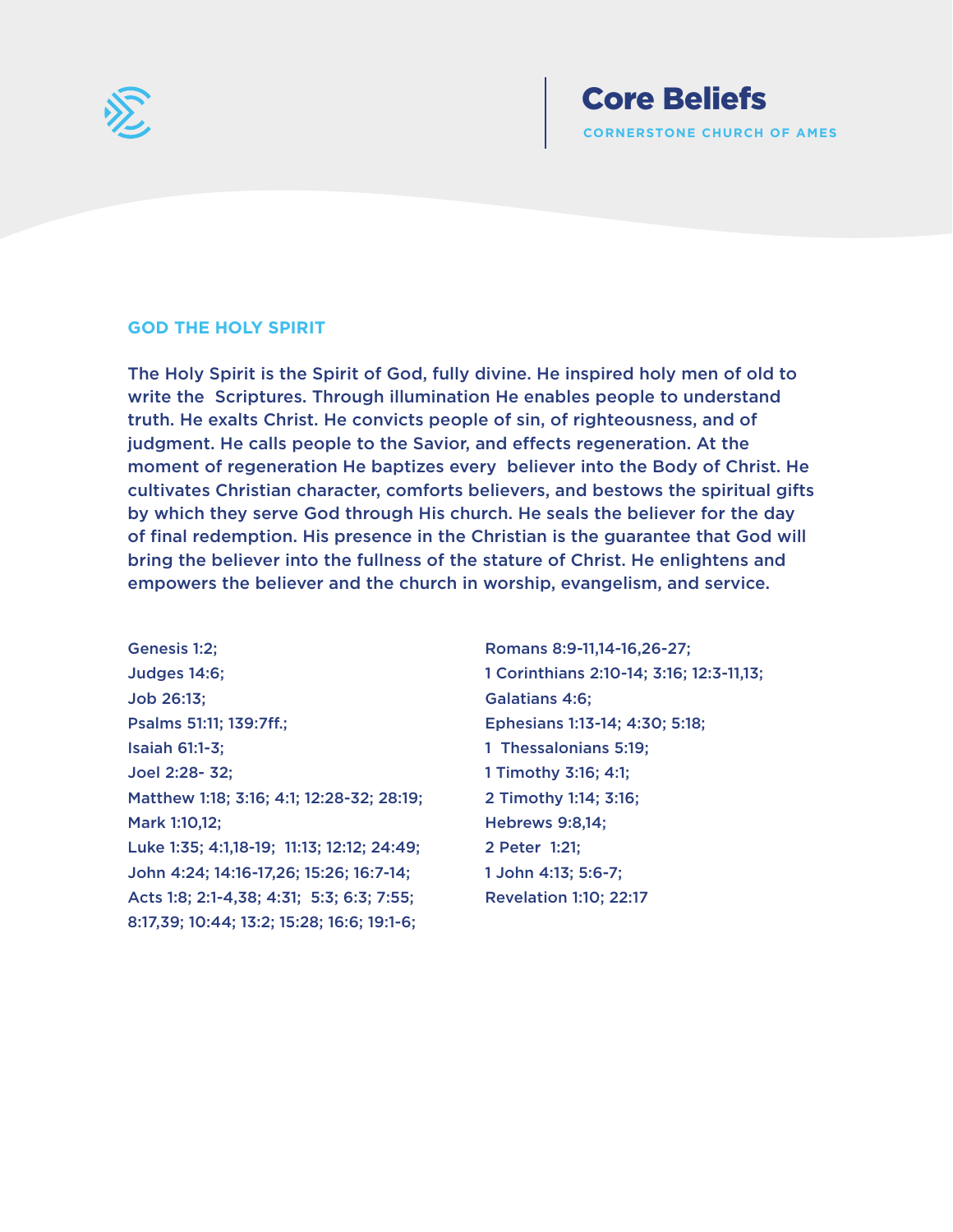

# **Salvation**

Scripture teaches that God is distinct from us in person and essence. He is the Creator of all things and has made us in His image and likeness within His creation. We were made for a relationship with Him though He is superior to us in every way. God's character is holy, meaning that He is perfectly balanced in qualities like His love and justice. Being holy, it is right for God to hold mankind accountable for sin and yet lovingly provide a way of escape from judgment. Salvation is God's deliverance of people from his wrath through the death and resurrection of Jesus Christ. All of mankind has rebelled against God and are condemned to eternal death and separation from Him. Jesus, God's Son, was sent to die in the place of condemned sinners to make it possible for them to be brought back into a right relationship with their Creator. Through faith in Jesus, who was raised from the dead, people can experience God's forgiveness and have hope of eternal life with Him.

When a person turns to God and places their trust fully in Jesus they are "bornagain" by the Holy Spirit. This means that the Spirit of God comes to dwell forever in the spirit of the believer making them alive to God and able to live a "new" life that honors the Lord. The believer is sealed by the Holy Spirit for the day of Christ's return and is assured of being spared from God's wrath. After Christ's return, believers will dwell with God forever.

Salvation is experienced when a person's faith is placed in Jesus Christ for forgiveness and a right relationship with God. This is the experience of "new birth" sometimes referred to in the Bible as "regeneration" (Titus 2:3:4-6). Salvation is worked out in our lives as we submit to the work of Christ's Spirit, motivating and empowering us to obey Him, sometimes referred to in the Bible as "sanctification" (Romans 6:19-22; see also Philippians 2:12-13). Salvation will be realized fully when Christ returns again to take us to be with Him forever, referred to as "glorification" (Romans 8:18,29-30; 1 Thessalonians 4:13-18).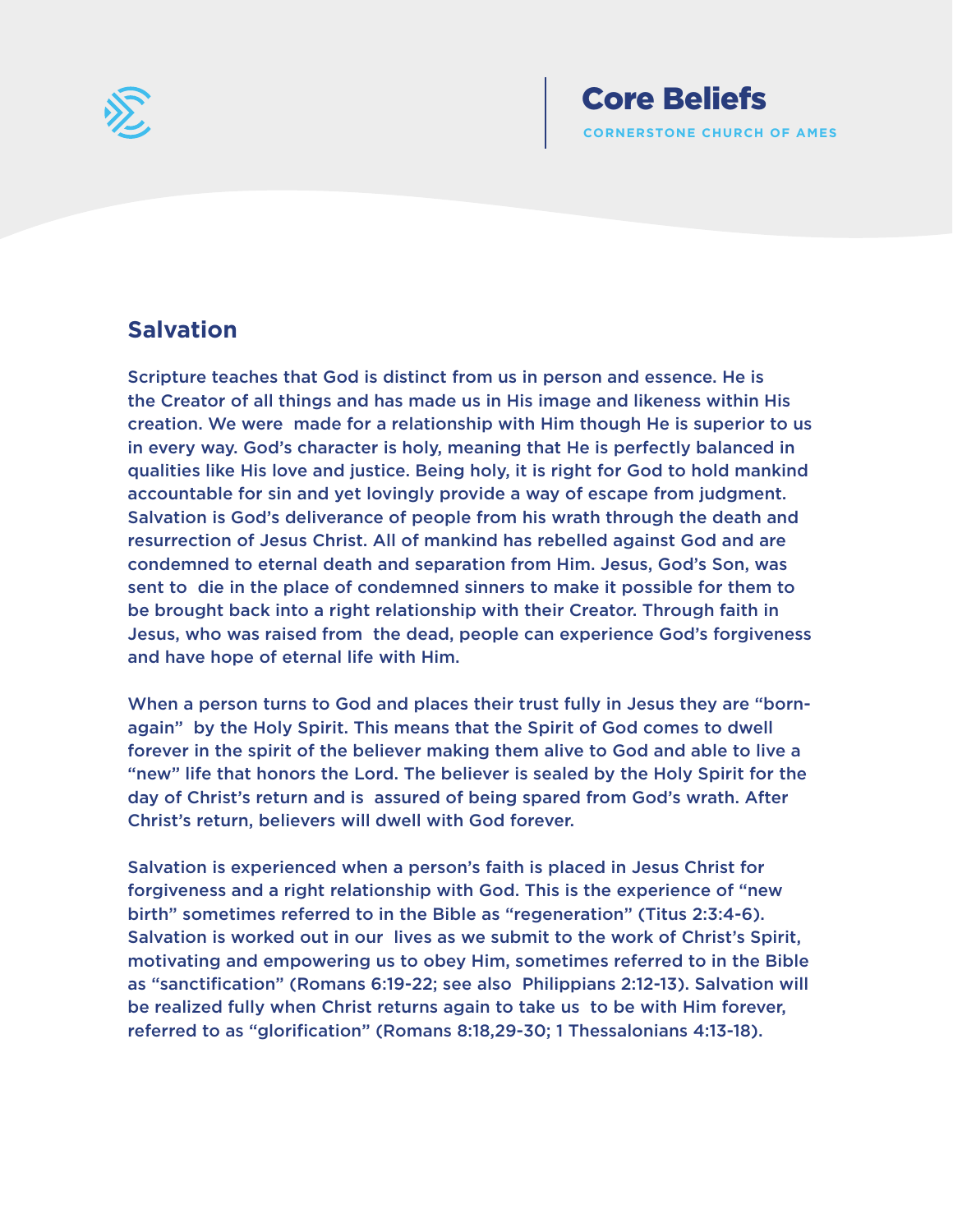

The statements below further explain various aspects of the salvation that can be experienced through faith in Jesus Christ.

#### **GRACE**

We believe that God's grace does not come to us as the result of human effort or worthiness (Romans 3:24-28; 11:6), but is the provision of God's mercy and love freely given to those who will believe in His Son (Ephesians 2:4-10). Grace gives to us what we do not deserve nor can earn by our performance (Romans 11:6). It is by God's grace that a person is able to experience forgiveness and a right relationship with Him (Ephesians 1:6-7; 2:8-9). Believers in Jesus Christ stand in the grace of God (Romans 5:2), and by it they have hope. For those in Christ, grace abounds far beyond sin and its consequences (Romans 5:15-19), to the end that condemned sinners are now able to have eternal life through Jesus Christ, (Romans 5:20-21).

#### **SIN**

We believe that all people are sinners (Romans 3:23) and unable by human performance to earn, deserve, or merit salvation (Titus 3:5). We believe that the wages of sin is death (Romans 6:23), and that apart from God's grace no one can be saved (Ephesians 2:8-9). We believe that none are righteous before God (Romans 3:10-12), and that apart from the conviction and regeneration of the Holy Spirit, none can be saved (John 1:12-13; 16:8-11; I Peter 1:23-25). Mankind is clearly fallen and lost in sin.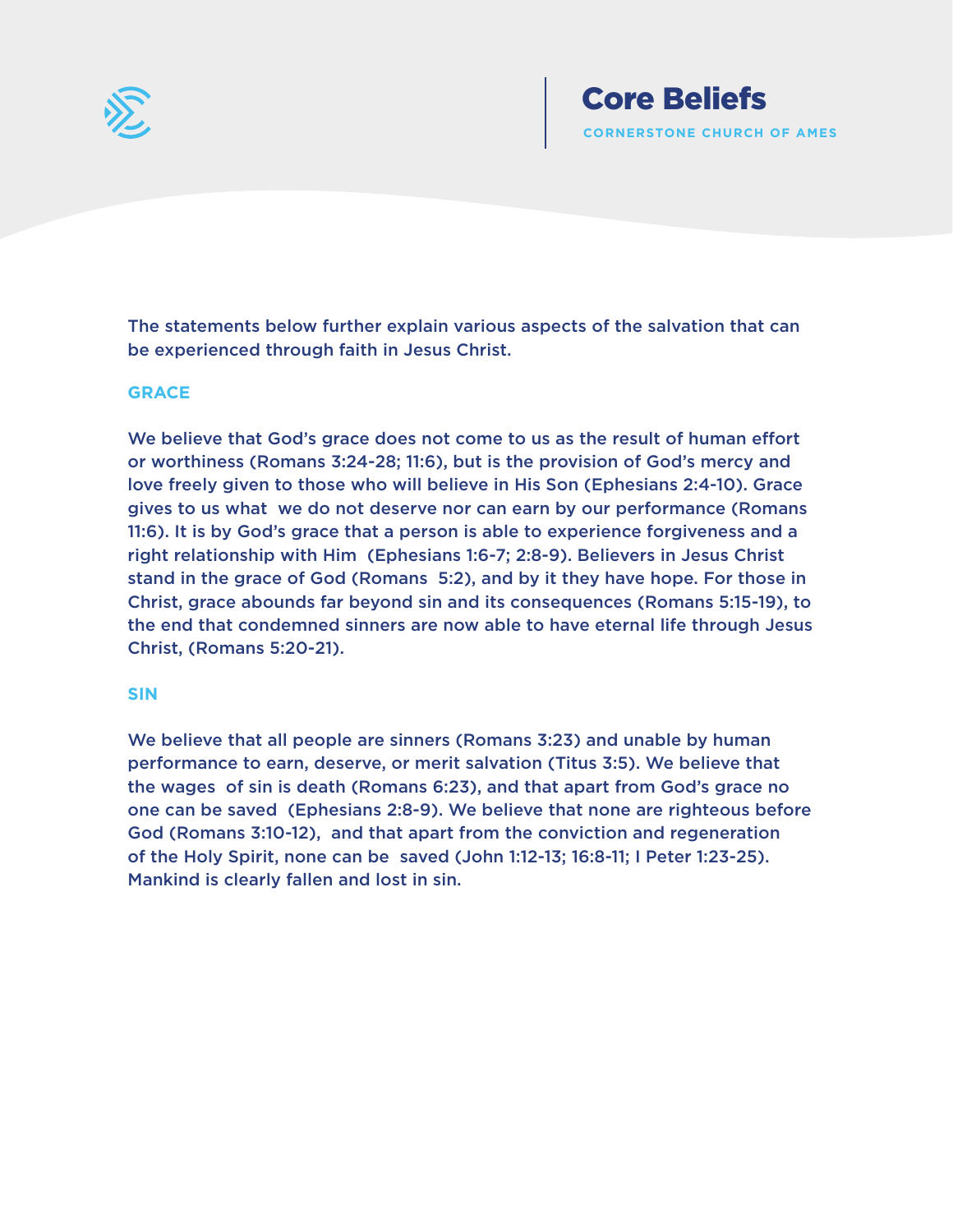

#### **FORGIVENESS**

We believe that Jesus Christ died as a substitute for and a satisfaction of God's righteous judgment against sin "for the whole world" (I John 2:2; 4:9-10). God redeems and forgives all who will believe in the death and resurrection of Jesus Christ as their only hope of salvation from sin, death, and hell (Ephesians 1:7; I Peter 1:18-19). We believe that eternal life is a gift of God (Romans 6:23), and that "whoever believes" in Jesus Christ will not perish, but will have eternal life (John 3:16-18). I Timothy 4:10 says "…we have put our hope in the living God, who is the Savior of all men, and especially of those who believe." Hebrews 2:9 states that Jesus "…was made a little lower than the angels, now crowned with glory and honor because he suffered death, so that by the grace of God he might taste death for everyone." The atoning sacrifice of Jesus Christ was clearly sufficient to save the entire human race, (2 Peter 2:1), but becomes effective only in those who believe, (1 Timothy 4:10).

#### **ELECTION**

We believe that God chose believers before the foundation of the world to be holy and blameless in his sight and in love has predestined them to be adopted as His children (Ephesians 1:4-6). Those whom God has foreknown He has predestined to be conformed to the image of His Son (Romans 8:29-30). We believe that God offers salvation to all who will call on His name. Romans 10:13 says, "…for, 'Everyone who calls on the name of the Lord will be saved.'" We also believe that God calls to Himself those who will believe in His Son, Jesus Christ (I Corinthians 1:9). The Bible also teaches that there is a universal command to repent given to all people, (Acts 17:30- 31). Revelation 22:17 states, "…whoever wishes, let him take the free gift of the water of life." I Peter 1:2 tells us we are, "…chosen [elect] according to the foreknowledge of God the Father, through the sanctifying work of the Spirit for obedience to Jesus Christ and sprinkling by his blood…" Matthew 22:14 says, "For many are called, but few are chosen (elected)." God clearly does choose, but man must also accept God's invitation to salvation. of the Holy Spirit, none can be saved (John 1:12-13; 16:8- 11; I Peter 1:23-25). Mankind is clearly fallen and lost in sin.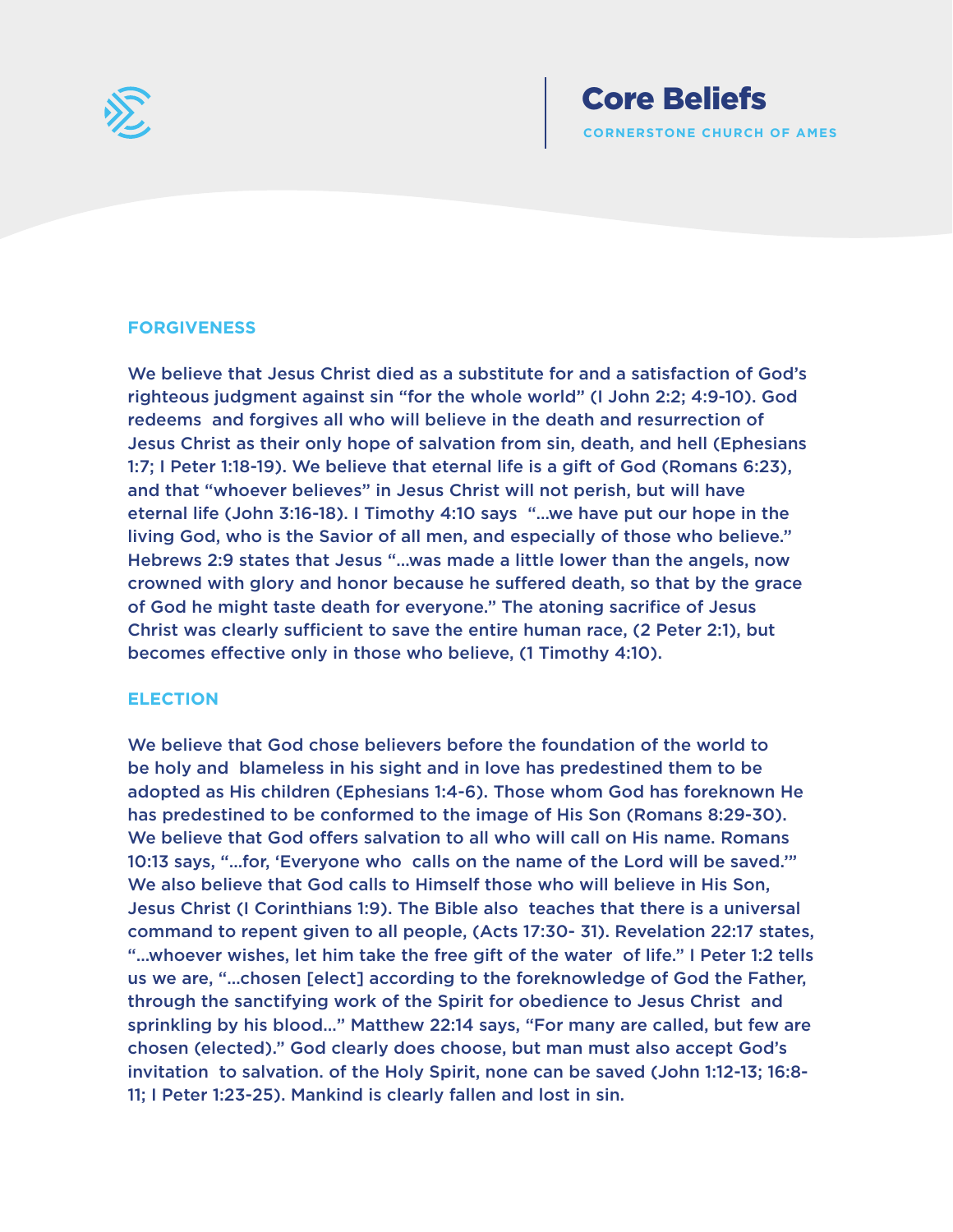

#### **PERSEVERANCE**

We believe that nothing can separate us from the love of God in Jesus Christ our Lord (Romans 8:38-39), and that there is no condemnation to those who are in Jesus Christ (Romans 8:1). We believe that the promise of Jesus in John 10:27-28 is clear: "My sheep listen to my voice; I know them, and they follow me. I give them eternal life, and they shall never perish; no one can snatch them out of my hand". Jesus said in John 6:37, "...whoever comes to me I will never drive away". We have this assurance in Philippians 1:6 "...being confident of this, that he who began a good work in you will carry it on to completion until the day of Christ Jesus". We believe that the Holy Spirit has sealed us for the day of redemption (Ephesians 1:13-14; 4:30).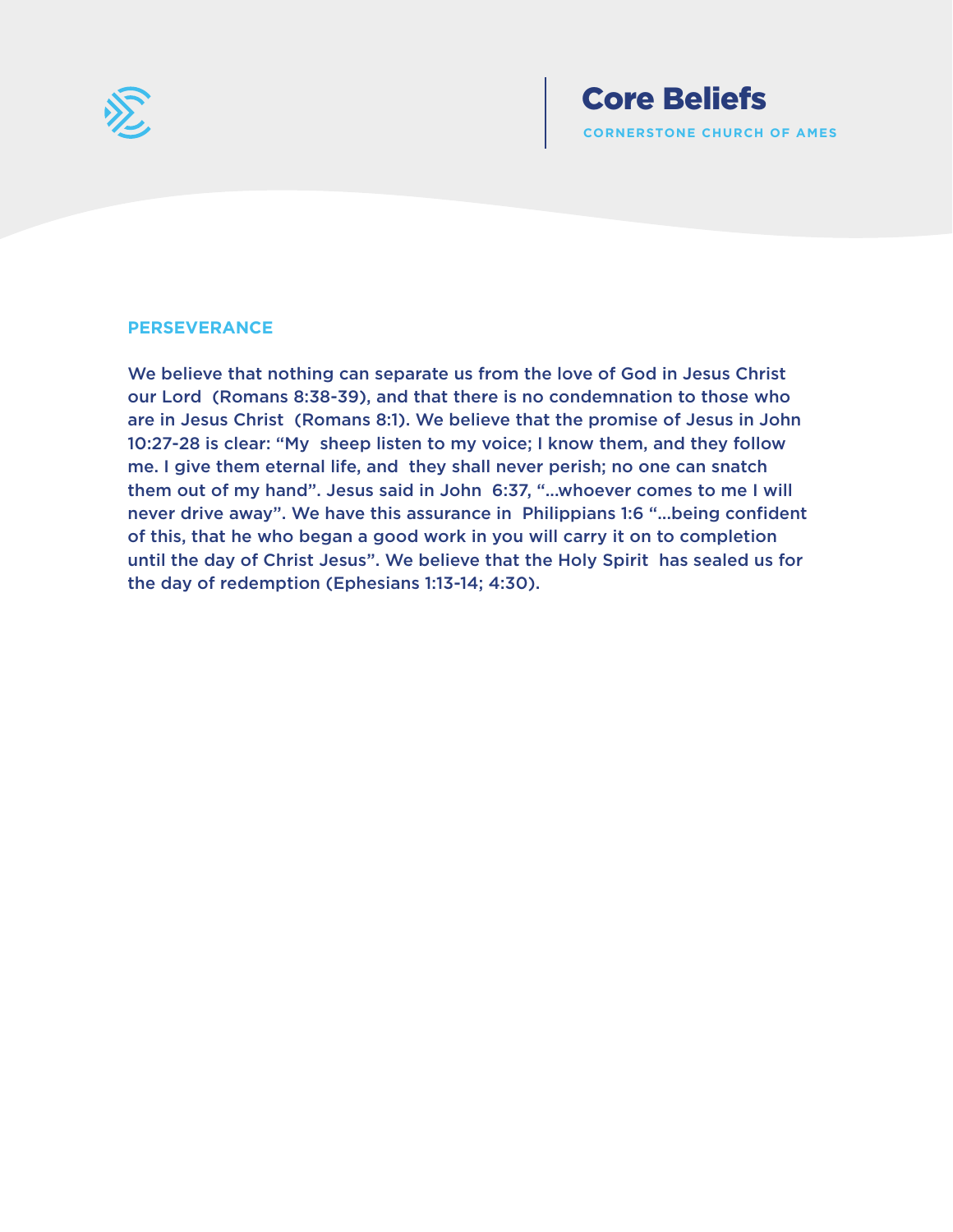

# **The Church**

A New Testament church of the Lord Jesus Christ is an autonomous local congregation of baptized believers, associated by covenant in the faith and fellowship of the gospel; observing the two ordinances of Christ, maturing in wisdom and character, exercising the gifts, rights, and privileges invested in them by His Word, and seeking to extend the gospel to the ends of the earth. Each congregation and each member is accountable to Jesus Christ and His will as revealed in Scripture. The scriptural officers of a local church are elders and deacons. While both men and women are gifted for service in the church, the office of elder is limited to men as qualified by Scripture.

The New Testament speaks also of the church as the Body of Christ which includes all of the redeemed of all the ages, believers from every tribe, and tongue, and people, and nation.

Matthew 16:15-19; 18:15-20; Acts 2:41-42,47; 5:11-14; 6:3-6; 13:1-3; 14:23,27; 15:1- 30; 16:5; 20:28; Romans 1:7; 1 Corinthians 1:2; 3:16; 5:4-5; 7:17; 9:13-14; 12; Ephesians 1:22-23; 2:19-22; 3:8-11,21; 5:22-32;

Philippians 1:1; Colossians 1:18; 1 Timothy 2:9-14; 3:1-15; 4:14; Hebrews 11:39-40; 1 Peter 5:1-4; Revelation 2-3; 21:2-3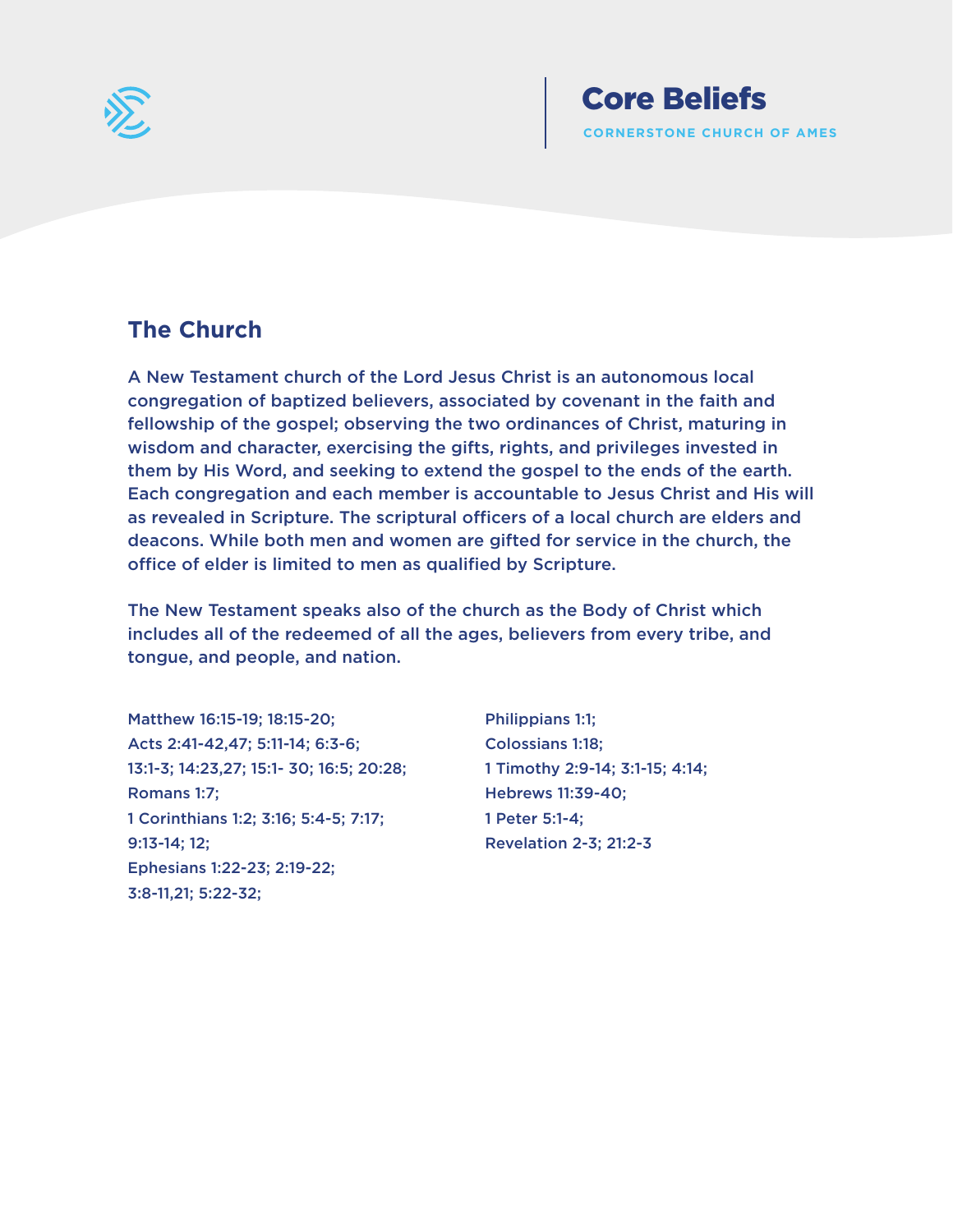

# **Baptism and The Lord's Supper**

We believe that the universal church of Jesus Christ is made up of every person who has been "born-again", (John 3:1-8). People are born-again by God's grace through their faith (trust) in Jesus Christ, (Ephesians 2:8-9; Titus 3:3-7). Water baptism is an outward act of obedience and a symbol that signifies that a person has in fact received Jesus Christ as their Savior and Lord. It identifies them with Christ and the local expression of His church.

Baptism in water is immersion. This was the meaning of the Greek word before, during and after the time of Jesus and the Apostles. It is also evident in the New Testament accounts of persons being baptized that they were immersed. (Most notable see Acts 8:38-39) The New Testament letters also give evidence that the symbolism in baptism corresponds to the death, burial and resurrection of Christ. A person being put under the water symbolizes their death to sin and self, the old way of living, and coming up out of the water symbolizes their resurrection with Christ to a new way of life. (See Romans 6:3- 4; Colossians 2:12)

In the Scriptures, water baptism always immediately followed a person's conversion experience. (See the book of Acts) Though water baptism does not "save" a person it signifies that they have been "saved" and shows their desire to be affiliated with a local expression of the church. It was always a first step, a sort of initiation rite into life as a Christian, which also "marked" them as a member of the visible, local church.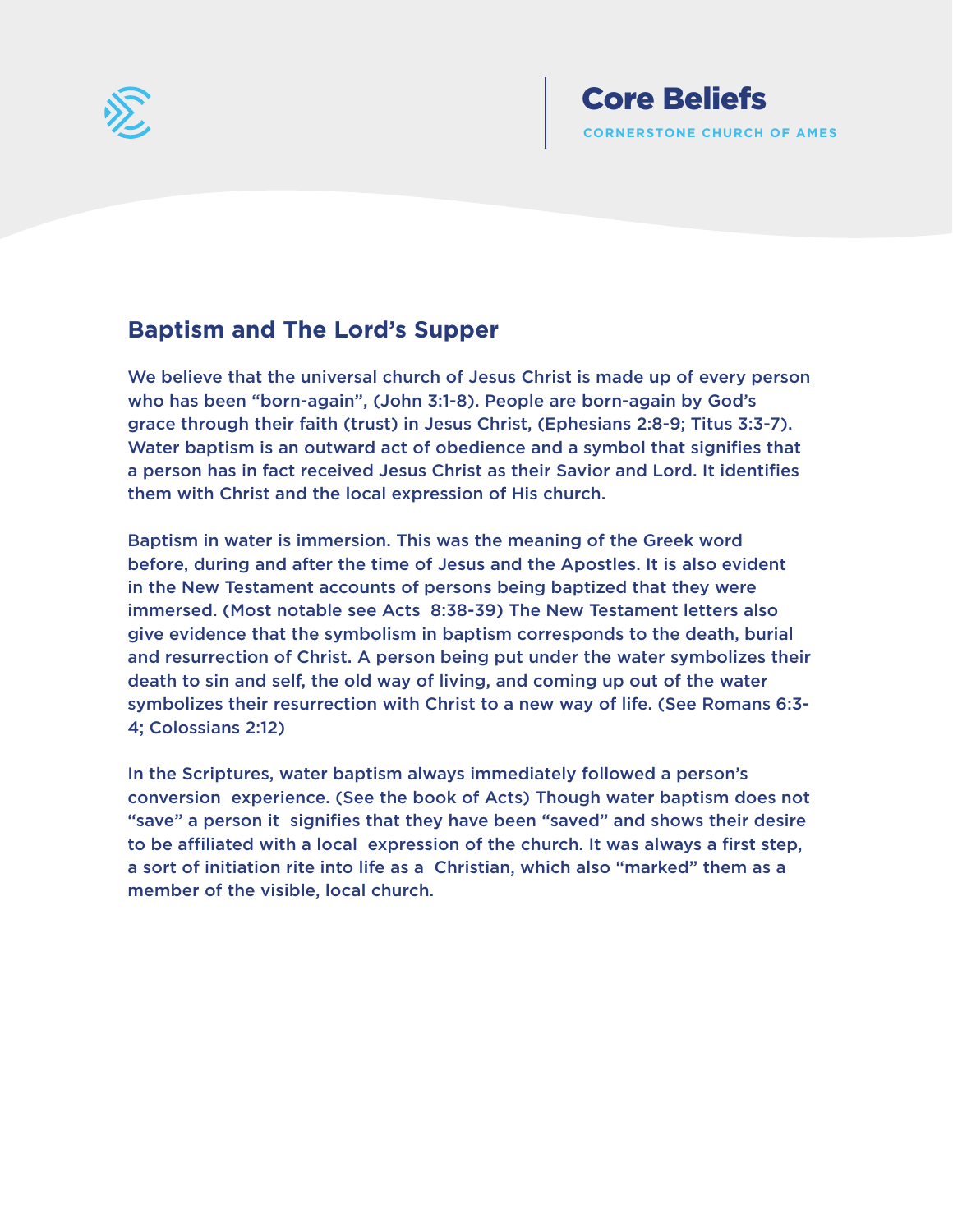

The Lord's Supper is a symbolic act of obedience whereby members of the church, through partaking of the bread and the fruit of the vine, memorialize the death of the Redeemer and anticipate His second coming.

Matthew 3:13-17; 26:26-30; 28:19-20; Mark 1:9-11; 14:22-26; Luke 3:21-22; 22:19-20; John 3:23;

Acts 2:41-42; 8:35-39; 16:30-33; 20:7; Romans 6:3-5; 1 Corinthians 10:16,21; 11:23-29; Colossians 2:12)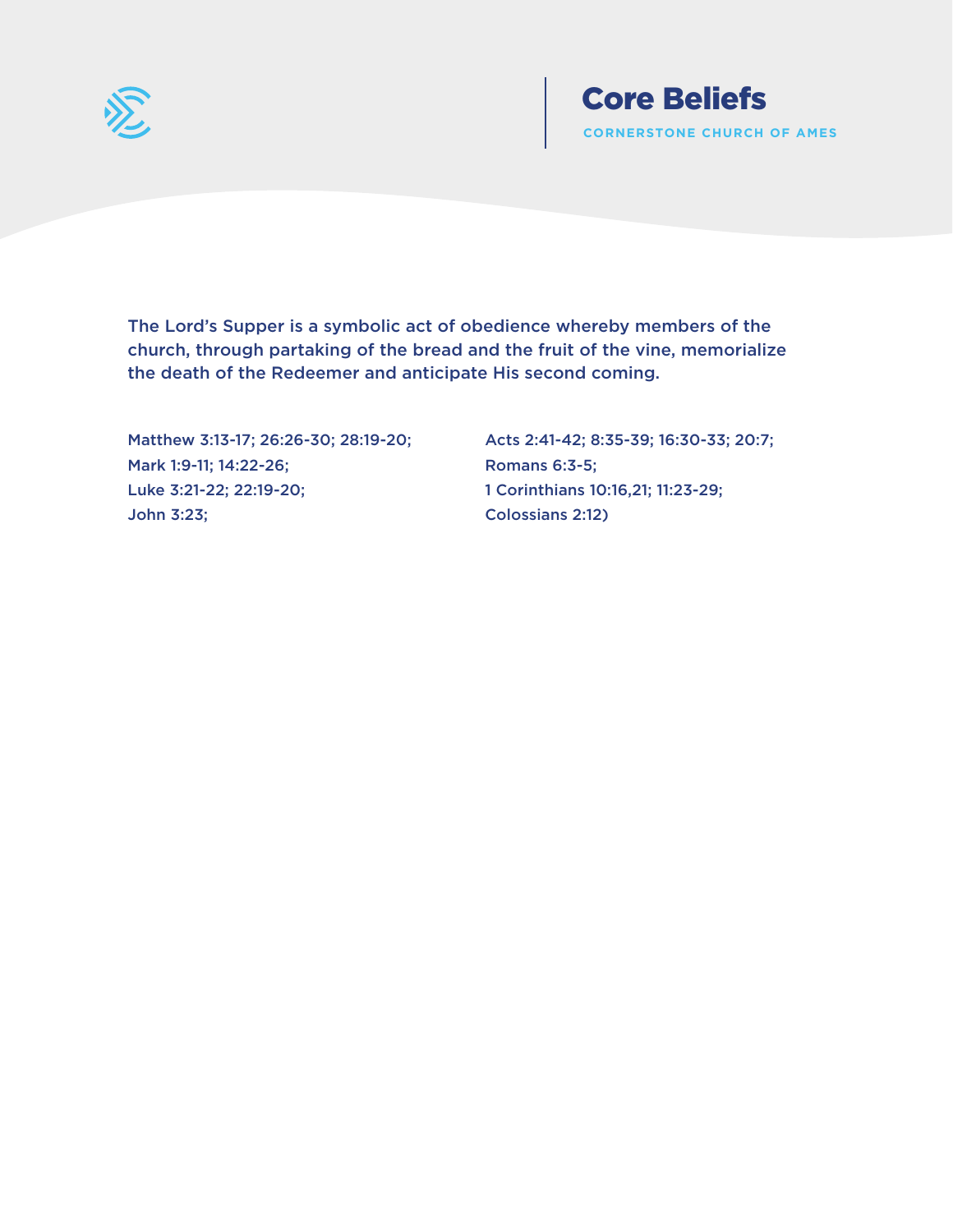

# **The Kingdom**

The Kingdom of God includes both His general sovereignty over the universe and His particular kingship over men who willfully acknowledge Him as King. Particularly the Kingdom is the realm of salvation into which men enter by trustful, childlike commitment to Jesus Christ. Christians ought to pray and to labor that the Kingdom may come and God's will be done on earth. The full consummation of the Kingdom awaits the return of Jesus Christ and the end of this age.

Genesis 1:1; Isaiah 9:6-7; Jeremiah 23:5-6; Matthew 3:2; 4:8-10,23; 12:25-28; 13:1-52; 25:31-46; 26:29; Mark 1:14-15; 9:1; Luke 4:43; 8:1; 9:2; 12:31-32; 17:20-21; 23:42;

John 3:3; 18:36; Acts 1:6-7; 17:22-31; Romans 5:17; 8:19; 1 Corinthians 15:24-28; Colossians 1:13; Hebrews 11:10,16; 12:28; 1 Peter 2:4-10; 4:13; Revelation 1:6,9; 5:10; 11:15; 21-22